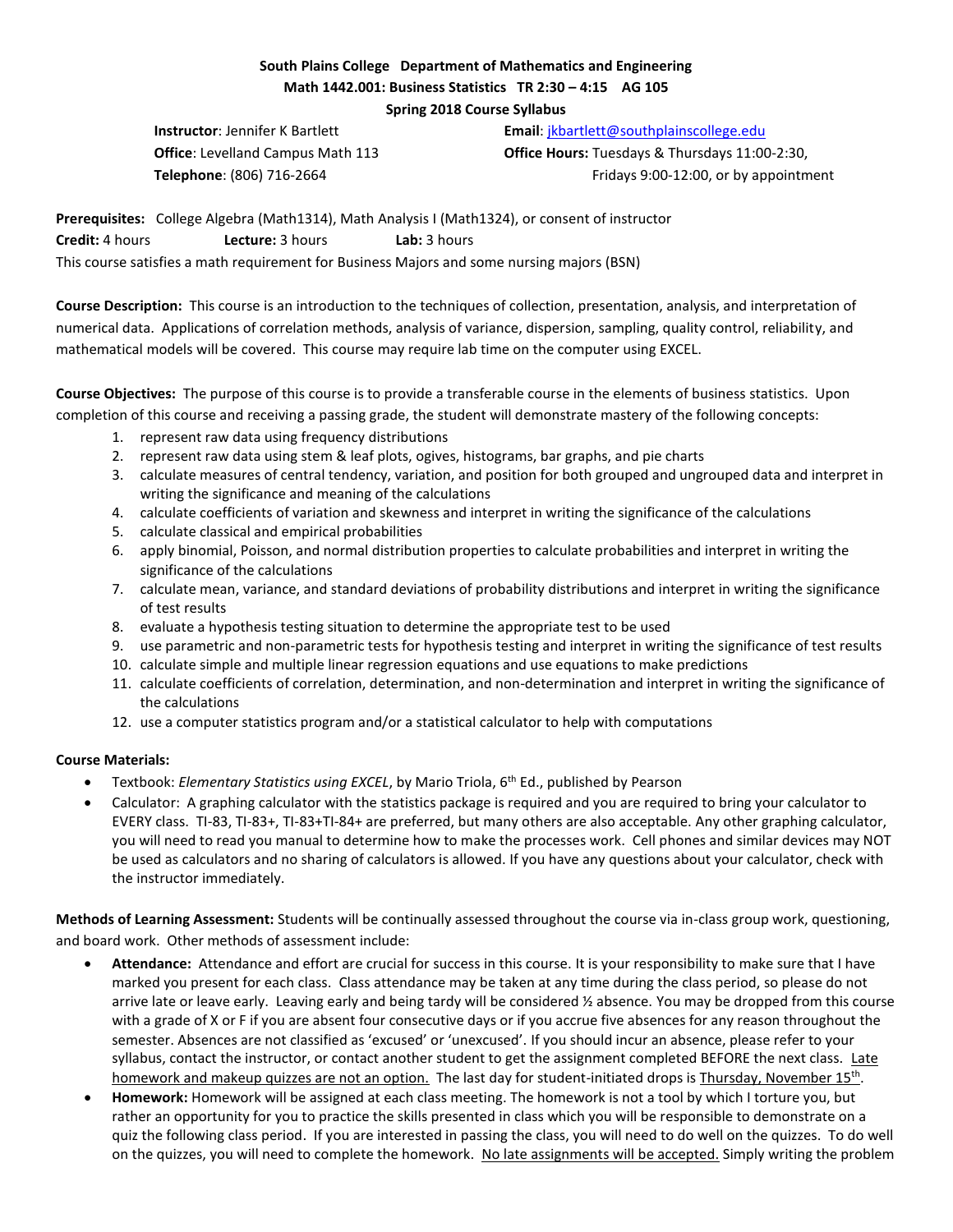and the answer is not "doing homework." Using a solutions manual or an app that shows you the steps, and copying them down is NOT "doing homework." Remember your effort is key to your success. You have to focus your effort on being able to complete the problems on a quiz/exam without any outside resources. You should show all work when doing written homework just like you will have to on the quizzes and exams. You are responsible for the following homework requirements. Any written homework that does not follow the homework requirements will be recorded as a grade of a zero.

Homework Requirements:

1) It must be turned in at the beginning of the class period. Late homework will not be accepted. Late is defined to be: anything turned in after the start of the class period.

2) Homework must be written in pencil on white 8.5 x 11 inch paper. It must be neat and legible. I will be the judge as to what is neat. Just because you can read it doesn't mean that I can interpret it.

4) If you have more than one page to turn in, the pages must be stapled together. Multiple pages that are not stapled or held together by a paperclip, folded corner, spit, gum, etc. will not be accepted and be recorded with a grade of zero. You must staple multiple pages together.

5) Homework must be presented in an orderly manner with the problem running in a single column down the page.

6) ALL WORK must be shown in order to receive credit for each problem.

7) All final answers must be circled to receive credit. Any algebraic answer not circled or "boxed" in will not be graded. Pictures/graphs do not need to be circled or boxed.

8) All assignments must be done in pencil.

- **Excel Assignments:** Some assignments you will need to complete using Excel. When grading these projects, neatness and presentation will count.
- **Exams:** Exams must be taken in pencil. The tentative exam dates are as follows:

Exam 1: Thursday September 20<sup>th</sup> Chapters 1, 2, & 3

Exam 2: Tuesday, October 23<sup>rd</sup> Chapters 10, 4, 5, 6

- Exam 3: Tuesday, November  $27<sup>th</sup>$  Chapters 7, 8, 9
- **Final:** The comprehensive final will be given on Tuesday, December 11<sup>th</sup> from 1:00 3:00 as directed by the official South Plains College Schedule. No make-up final will be given. The final will cover all material covered in-class including chapters 1, 2, 3, 10, 4, 5, 6, 7, 8, 9.
- **Make-up:** Make-up work is given at the discretion of the instructor. NO make-up quizzes or tests are given without prior notification AND proper documentation. If are absent from class, have given prior notification and proper documentation of your absence, you MUST make arrangements to take the quiz or exam BEFORE the next class period. Students who do not take quizzes or exams in-class, early or late, forfeit the right to attempt any extra credit on that quiz or exam.

## **Grading Policy: Grading Scale:**

| Daily Work (HW, labs)     | 16%                     | 90-100%   | А |
|---------------------------|-------------------------|-----------|---|
| <b>Excel Assignments:</b> | 16%                     | 80-89%    | B |
| Exams (3 total)           | 16% each (total of 48%) | 70-79%    |   |
| Comprehensive Final       | 20%                     | 60-69%    |   |
|                           |                         | Below 60% |   |

This course and its grade will be recorded on your official transcript. Grades will be posted on Blackboard during the semester usually after exams.

### **Student Responsibilities and Expectations:**

- 1. Come to class on time and prepared to learn. (Pencils, homework, notebook, calculator)
- 2. Read the syllabus.
- 3. Take notes, participate in class, and complete course assignments early enough to seek help if needed.
- 4. Food and drink are not allowed in class, with the exception of bottled water.
- 5. Cell phones and any other electronic devices must be silenced and put away before entering the classroom. Use of these devices during class will result in a zero for that day's quiz, homework, or exam.
- 6. Be courteous and respectful to your instructor and classmates at all times.
- 7. Use only pencil for all written assignments.